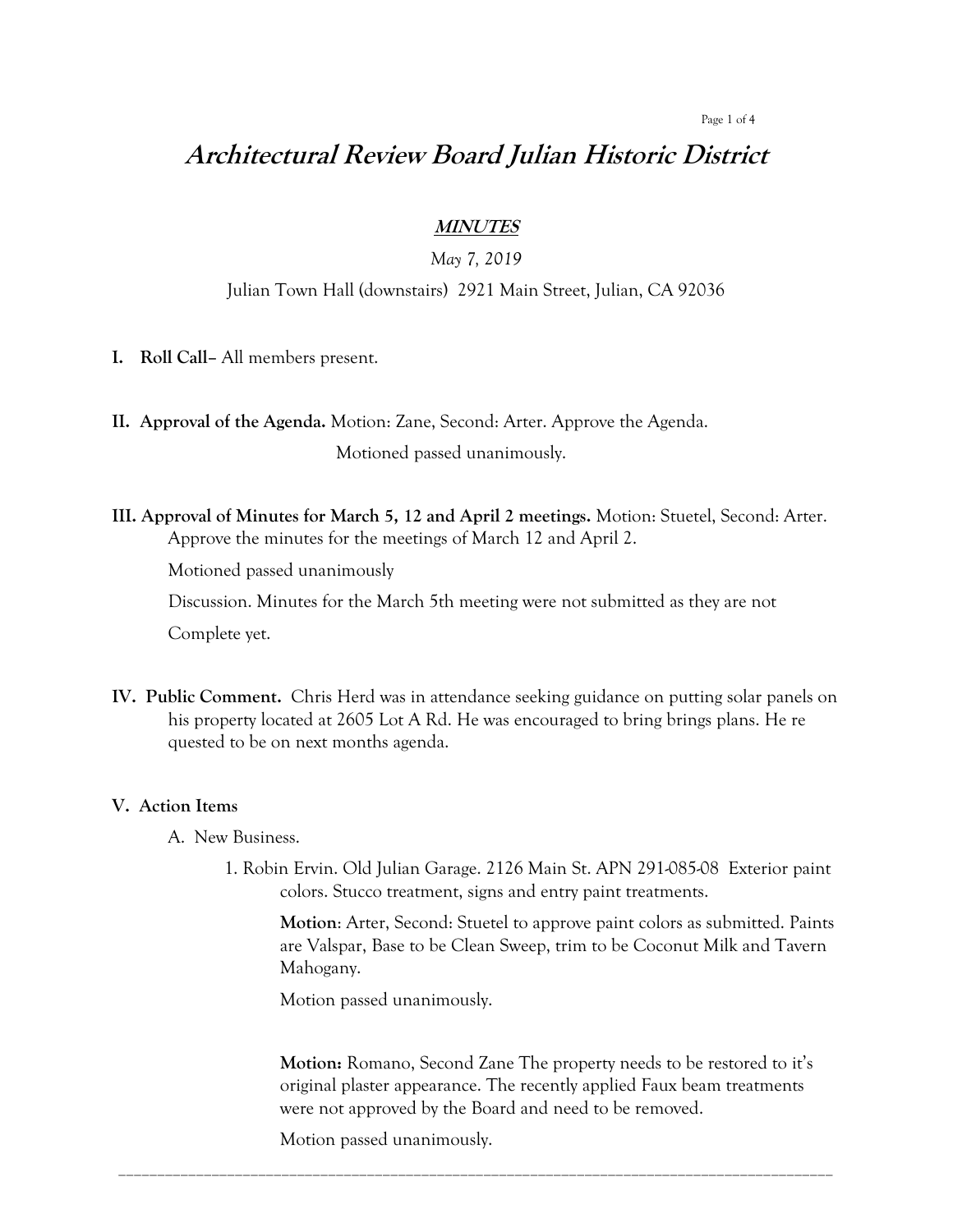2. Britni Mushet. 1840 Porter Lane. Signs APN 291-130-29

**Motion:** Stuetel, Second: Brown. To approve the signs as submitted. Motion passed unanimously

**Discussion:** Colors are black and white with no logo and appropriate fonts were presented. Location to be on the building and one near highway 78.

There was discussion that the sign located near the highway was an "Off site sign" that might not be approved by the county.

**Motion:** Stuetel, Second: Zane To advise the applicant that the sign may be an off premise sign that might not be approved by the County.

Motion passed: 5 ayes and Dackerman abstaining.

3. Julian Hard Cider. 2627 Apple Lane. Signs APN 291-131-06

**Motion:** Stuetel, Second: Romano. To approve the signs that were discussed last month as long as the are painted on wood. No logo was approved.

Motion passed unanimously.

Discussion: Pat will bring the sign designs to place in our minutes.

4. Jesse Cruz. Quinn Knives. 2116 Main St. APN 291-085-06 parking area resurfacing.

**Motion:** Romano, Second: Zerbe To approve resurfacing above and behind Quinn Knives to prevent leaks in the building below.

Motion passed unanimously.

#### B. Old Business.

1. Joseph Fares, Lot A Rd. APN 291-023-19,20,21

Applicant not in attendance.

## **To contact the Julian Historic District Architectural Review Board please contact Chairman Juli Zerbe at 760 445-1642 or email: JulifromJulian@gmail.com**

Board Members; Juli Zerbe, Pat Brown, Tony Romano, Bobbi Zane, Brian Steutel, Scott Arter, Herb Dackerman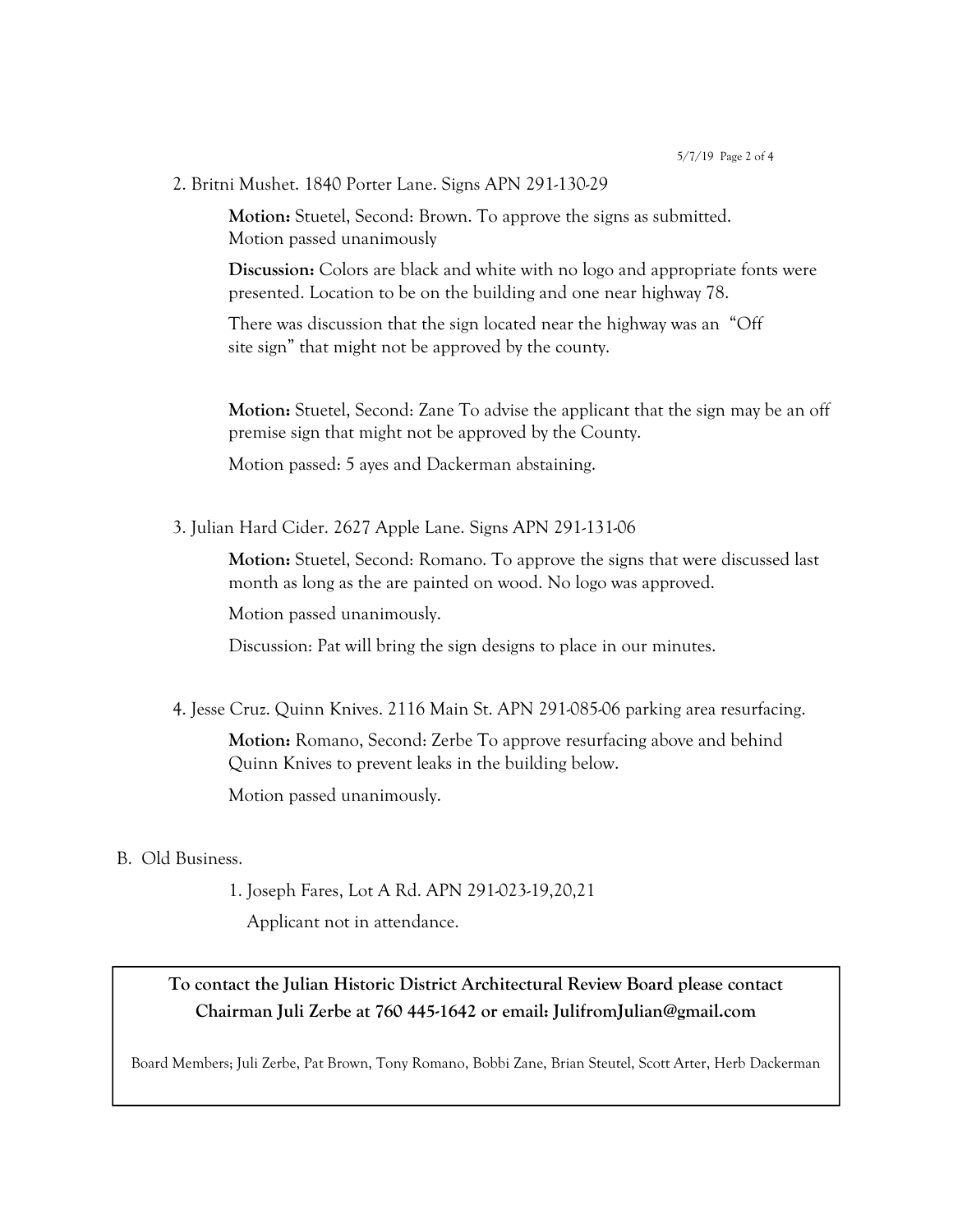2. Quecho Restaurant exterior colors. 2603 –11 "B" St. Cara. APN 291-085-19

Applicant not present.

Motion: Stuetel, Second: Arter. To have the applicant bring the colors for approval and to remove the Mexican tile building numbers.

Motion passed 6 ayes and Zerbe recused.

- 3. Julian Beer Company 2315 Main St. APN 291-040-67 Solar panels, exterior modifications to buildings and site. Applicant not present.
- C. ARB Business and Committee Reports.
	- 1. Website Development Budget Sherie Horton

 Horton reported that we can have the website designed for \$100 a page but we would need to provide all of the writing and photos. Webhosting would cost \$70 per month. To have our own email it would cost \$6 per month. Brian suggested a gmail account as it would be free.

**Motion:** Stuetel, Second: Arter. To go ahead with the website, email, getting

letterhead from the county, hosting and a P.O. Box.

Motion passed unanimously.

- 2. Budget and handling reimbursements. Volunteer to handle receipts and reimbursements. No discussion.
- 3. Solar Panel Policies. Group discussion. Volunteer to start writing a policy.

Romano researched ordinances related to solar and how they would affect the historic district. All solar installations need a permit so if done legally out J designator would come into play in the permit process. He said that we can insist that they be hidden from view.

Arter feels we need to get the word out to the public.

Horton feels we could add the solar issue to the Intro letter when we send it out.

Dackerman observed that most of the time the solar contractors attend the meetings with the applicant.

It was suggested that we send a letter to the building department

concerning the J Designator and permits for solar panels.

The general consensus is that we should continue to consider each appli cant on a case by case basis and insist that panels be hidden from view.